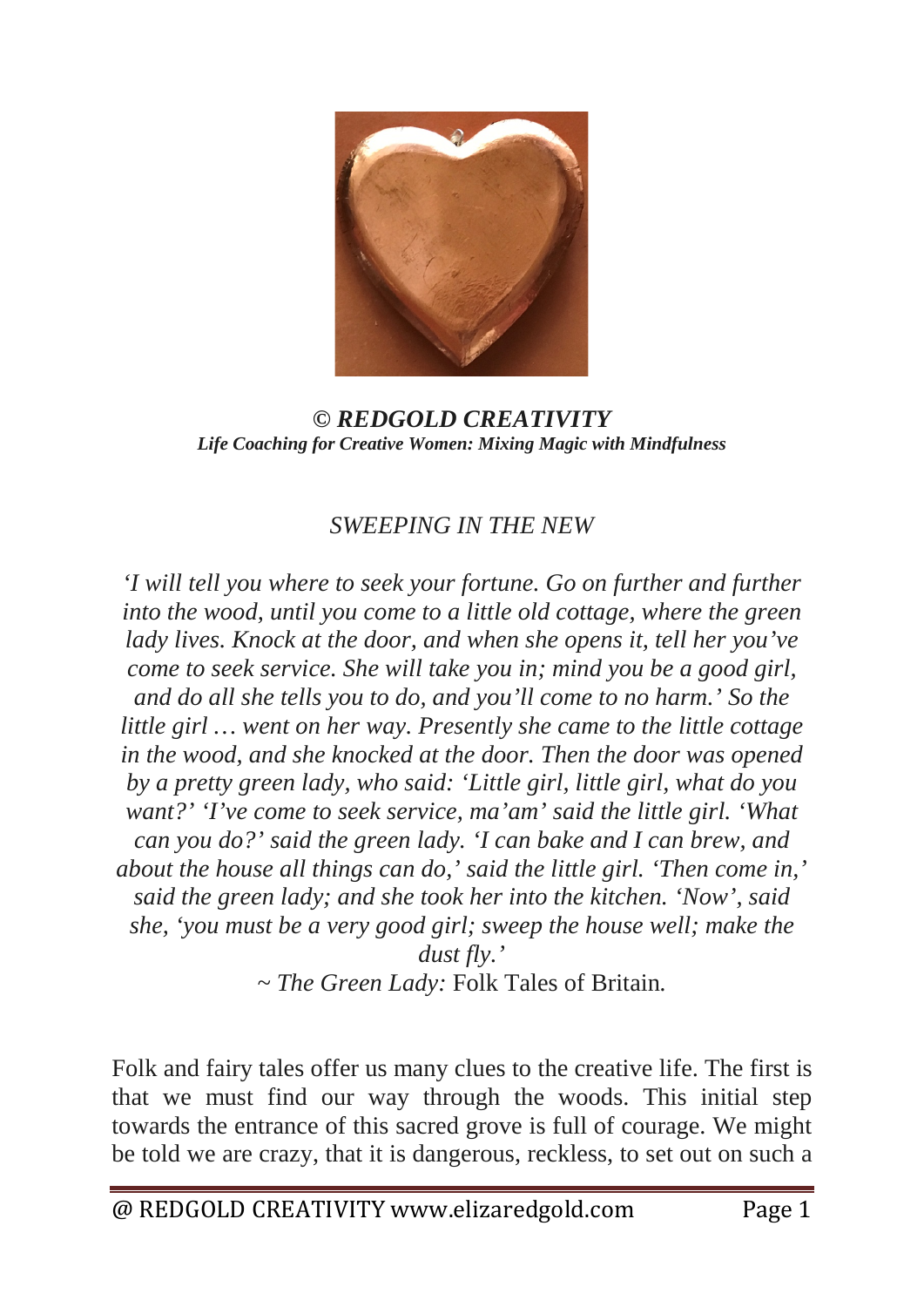path on our own. We might get lost. But to enter the sacred grove, we must be willing to be lost for a while, to become a stranger to ourselves, to undergo a journey into the unknown. We must be prepared to be transported elsewhere, outside ourselves, if we are to seek our fortune.

The girl in the old Celtic fairy tale 'The Green Lady' sets out to do just that. Finding her way through the wood, she goes into service to a green lady: keeping her house and essentially, becoming her apprentice. She must work hard and keep her wits about her if she is to succeed, and she must pass many tests along the way.

When she takes her in, the green lady gives the girl her first command. The little girl must "sweep the house well; make the dust fly". The girl does so. The tale tells that she swept the house with her broom with such vigor that the dust flew upwards likes sparks.

In fairy tales, heroines often do a lot of sweeping – clearing out old energies in order to make way for the new. (Think of Cinderella and Snow White). The undertaking of this clearing process must be undertaken with due care; her house must be in order. A vital aspect of creativity is to become an artist of the everyday. Each small task is necessary to the craft of life. The little girl must show right respect for her chores, her sacred tasks. She must not only clean with care, she must clean with vigor, wielding her broom with power.

In Zen Buddhism the broom is the emblem of the sage. For wise women, the broom is a symbol of great potential. Daily sweeping is an old tradition that links the divine with the mundane, bringing us down to earth, in order to prepare us to reach greater heights.

"Begin at the beginning," said the famous philanthropist and Scots born self-made man Andrew Carnegie. For success, he said, our first task should "introduce us to the broom".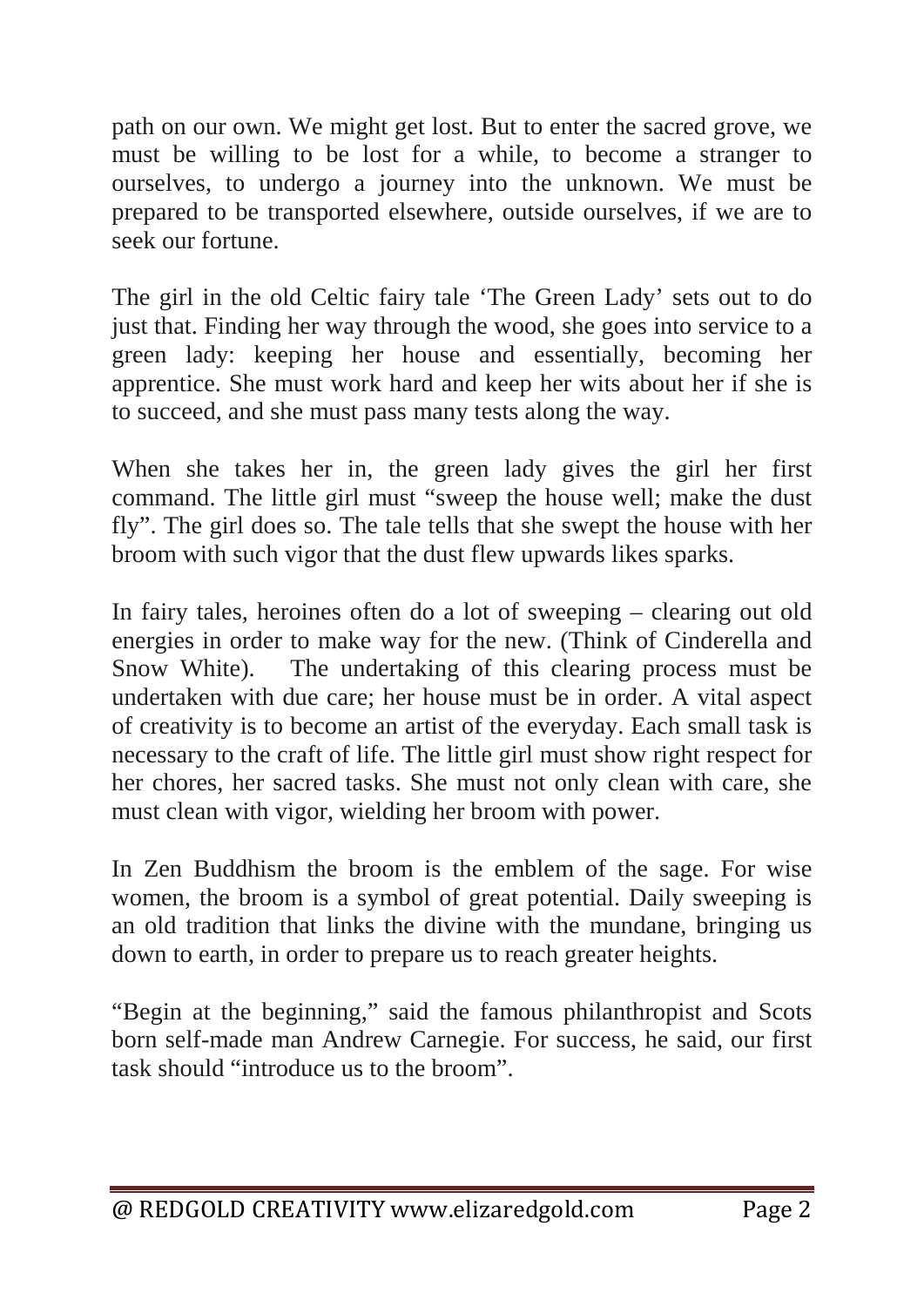

## **REDGOLD CREATIVITY Exercise**

Feeling stuck? Whatever your creative endeavors, you can change your mental, emotional and physical state by simply picking up a broom.

Sweeping has a hypnotic, spiral action that can quickly, safely and easily take you into a more mindful state. Choose an area to work on, either outside or inside your home.

Begin to sweep. Undertake the task mindfully. Focus on each movement of your arm. Notice the sights, sounds and scents around you. If your mind wanders return it gently to the task at hand. Sweep for a minimum of ten minutes, longer if you get into a rhythm.

When you have completed the playful chore, return to your creative work. Make sure you note down whatever comes to mind – your intuition will surprise you. Expect a new insight.

Repeat as necessary – and if you really want to make a change in your life– go out and buy a new broom.

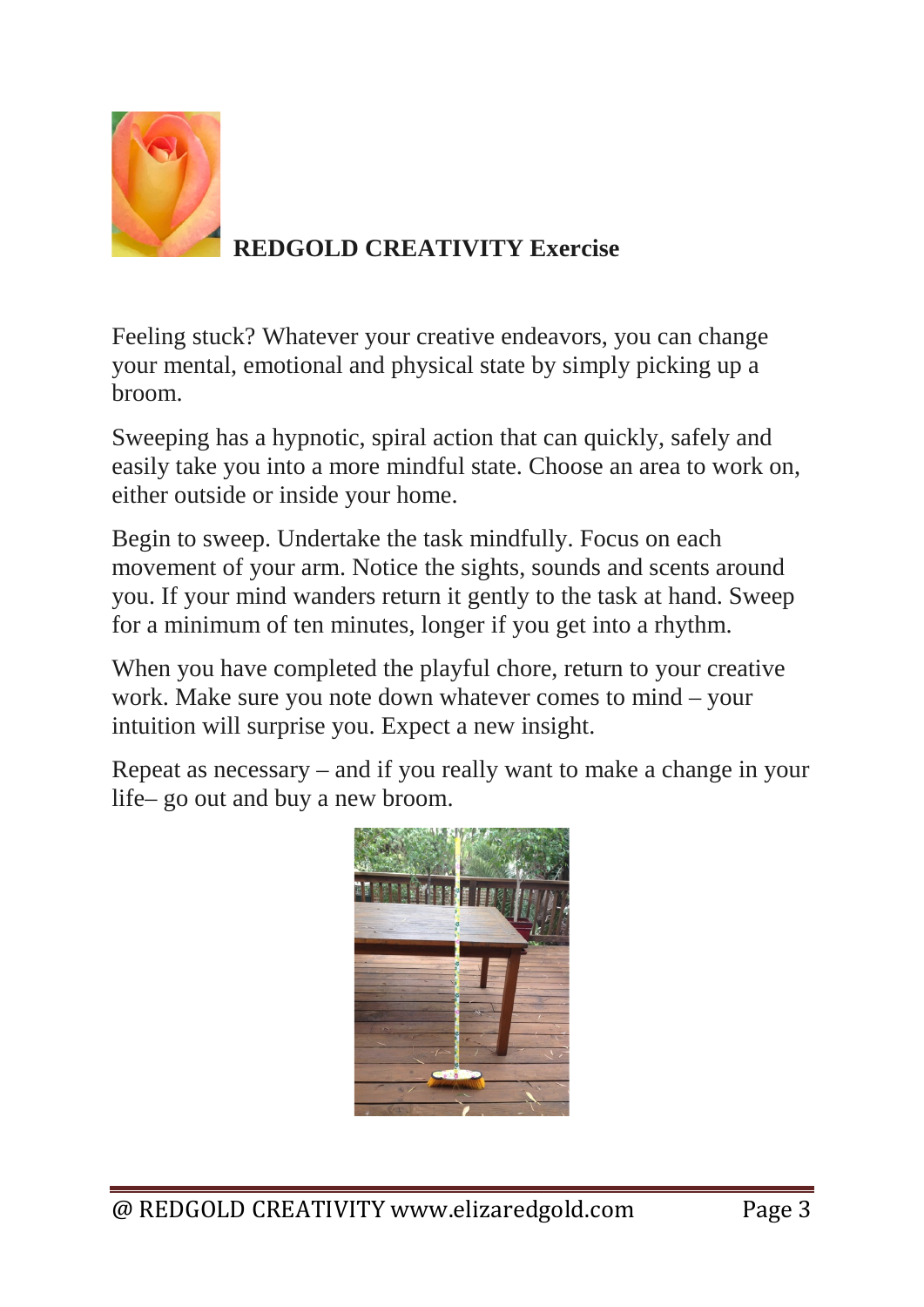## She Sweeps With Many-Colored Brooms

She sweeps with many-colored brooms, And leaves the shreds behind; Oh, housewife in the evening west, Come back, and dust the pond!

You dropped a purple ravelling in, You dropped an amber thread; And now you've littered all the East With duds of emerald!

And still she plies her spotted brooms, And still the aprons fly, Till brooms fade softly into stars - And then I come away.

~ Emily Dickinson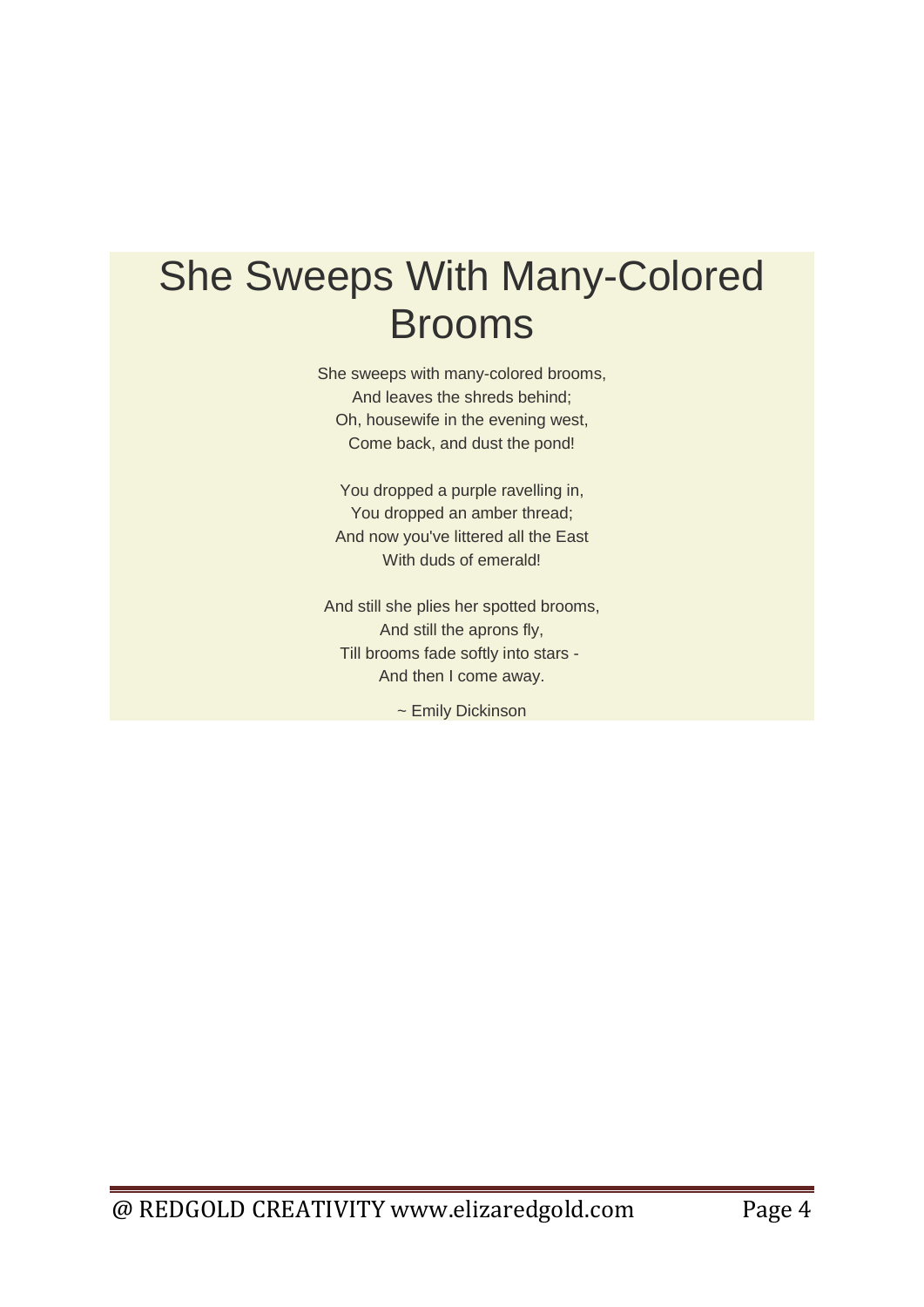

 **About the Author**

Hello, my name is Eliza Redgold. It's based upon the Gaelic meaning of my full name, Dr Elizabeth Reid Boyd. English folklore has it that if you help a fairy, you will be rewarded with red gold. I'm an author and academic. I write fiction (as Eliza Redgold) and non-fiction (as Elizabeth Reid Boyd).

There are some **exciting new releases in 2017. Out in March is [The Secrets of Mindful](http://skyhorsepublishing.com/titles/12157-9781510717695-secrets-of-mindful-beauty)  [Beauty](http://skyhorsepublishing.com/titles/12157-9781510717695-secrets-of-mindful-beauty)** to be published by Skyhorse Publishing, New York. These revolutionary techniques in anti-ageing and self-care will change how you look and how you feel - forever.

In 2017 the first in my Ladies of Legend fiction series will be released as an audio book. Listen out for NAKED: A Novel of Lady Godiva - and there are more exciting announcements on the way!

Also on its way is a non-fiction book about the spirit of fairy tales and how you can transform your life with a forgotten fairy tale philosophy. It's the culmination of a decade of research and I'll be very excited to share it at last. Stay tuned!

Keep in touch with me on

*Twitter: @ElizaRedgold Facebook: [www.facebook.com/ElizaRedgoldAuthor](http://www.facebook.com/ElizaRedgoldAuthor) Pinterest: [www.pinterest.com/elizaredgold](http://www.pinterest.com/elizaredgold)* or subscribe to my newsletter at [www.elizaredgold.com](http://www.elizaredgold.com/)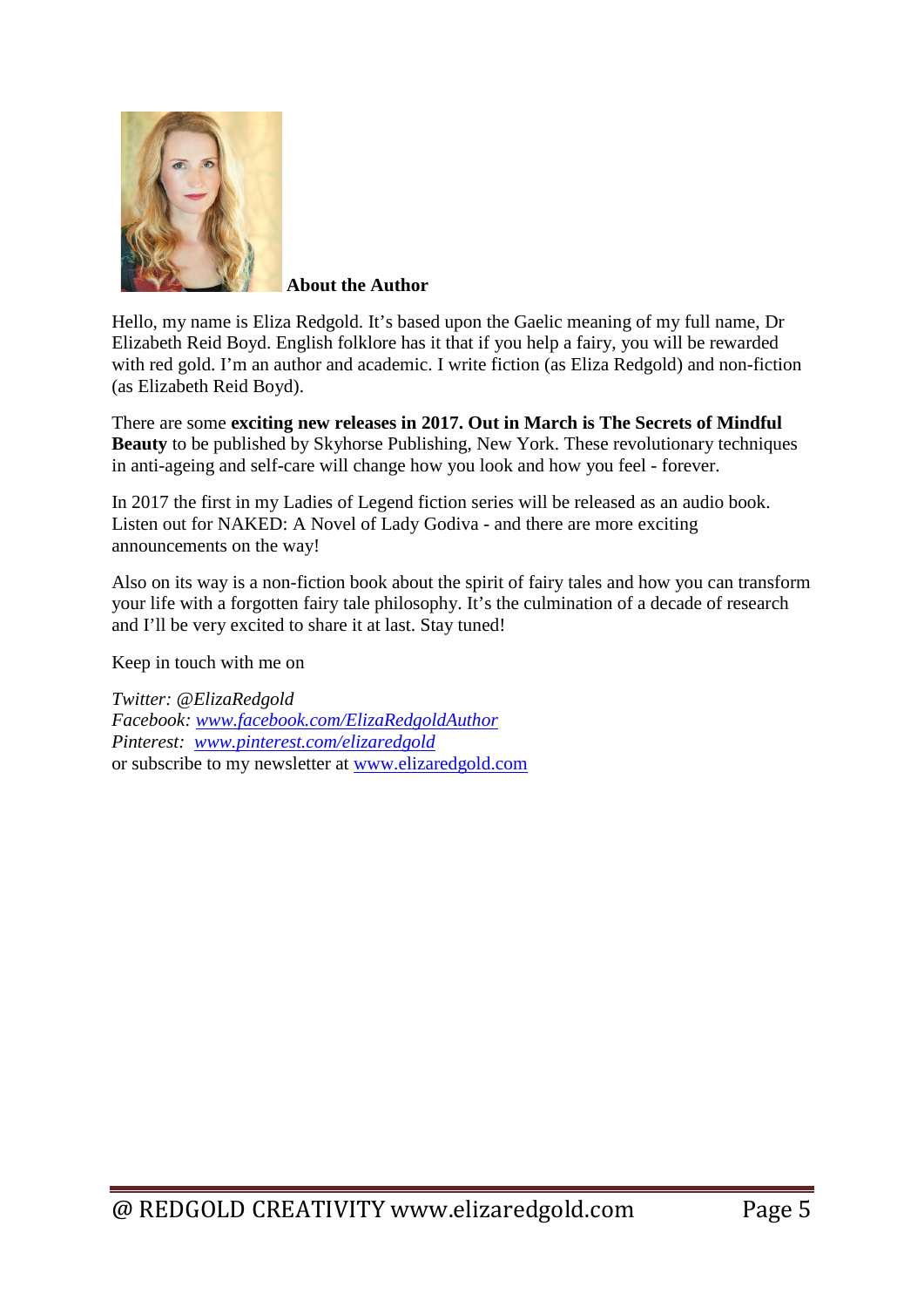## The Secrets of Mindful Beauty

Revolutionary Techniques in Anti-Aging and Self-Care

Elizabeth Reid Boyd, PhD and Jessica Moncrieff-Boyd, PhD

**Pro** 

**OUT IN MARCH 2017**

[Order Now](https://www.amazon.com/Secrets-Mindful-Beauty-Revolutionary-Techniques/dp/1510717692)